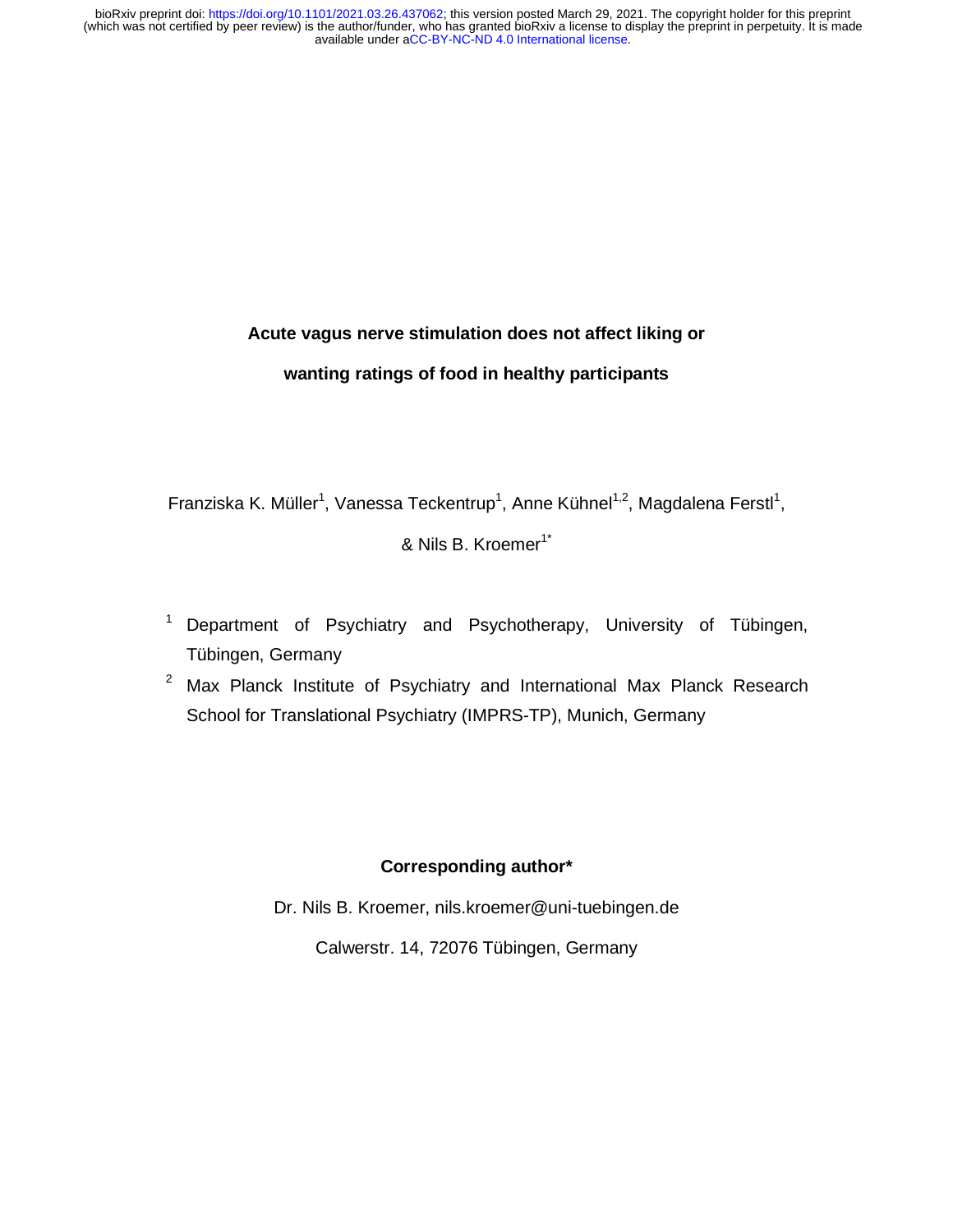taVNS and food ratings and the Müller et al. 2

#### **Abstract**

The vagus nerve plays a vital role in the regulation of food intake and vagal afferent signals may help regulate food cue reactivity by providing negative homeostatic feedback. Despite strong evidence from preclinical studies on vagal afferent "satiety" signals in guiding food intake, evidence from human studies is largely inconclusive to date. Here, we investigated the acute effects of left or right transcutaneous auricular vagus nerve stimulation (taVNS) on subjective ratings of wanting and liking of various food and non-food items in 82 healthy participants (46 women,  $M_{\text{BMI}} = 23.1 \text{ kg/m}^2$ ). In contrast to previous reports in patients with depression, we found moderate to anecdotal evidence supporting the absence of taVNS-induced changes in food ratings. To test whether the absence of taVNS effects on food ratings is due to heterogeneity in the sample, we conducted post hoc subgroup analyses by splitting the data according to stimulation side and sex (between-subject factors) as well as caloric density, perceived healthiness, and flavor (sweet vs. savory) of the food (within-subject factors). This multiverse analysis largely supported the absence of taVNS-induced changes since the strongest subgroup effects provided only anecdotal evidence in favor of taVNS-induced changes. We conclude that acute taVNS only has a marginal effect on subjective ratings of food, suggesting that it is an unlikely mechanism for the reported long-term effects of VNS on body weight. In light of an absence of acute taVNS effects on food craving, our results call for future research on the correspondence between acute and chronic effects of vagal afferent stimulation.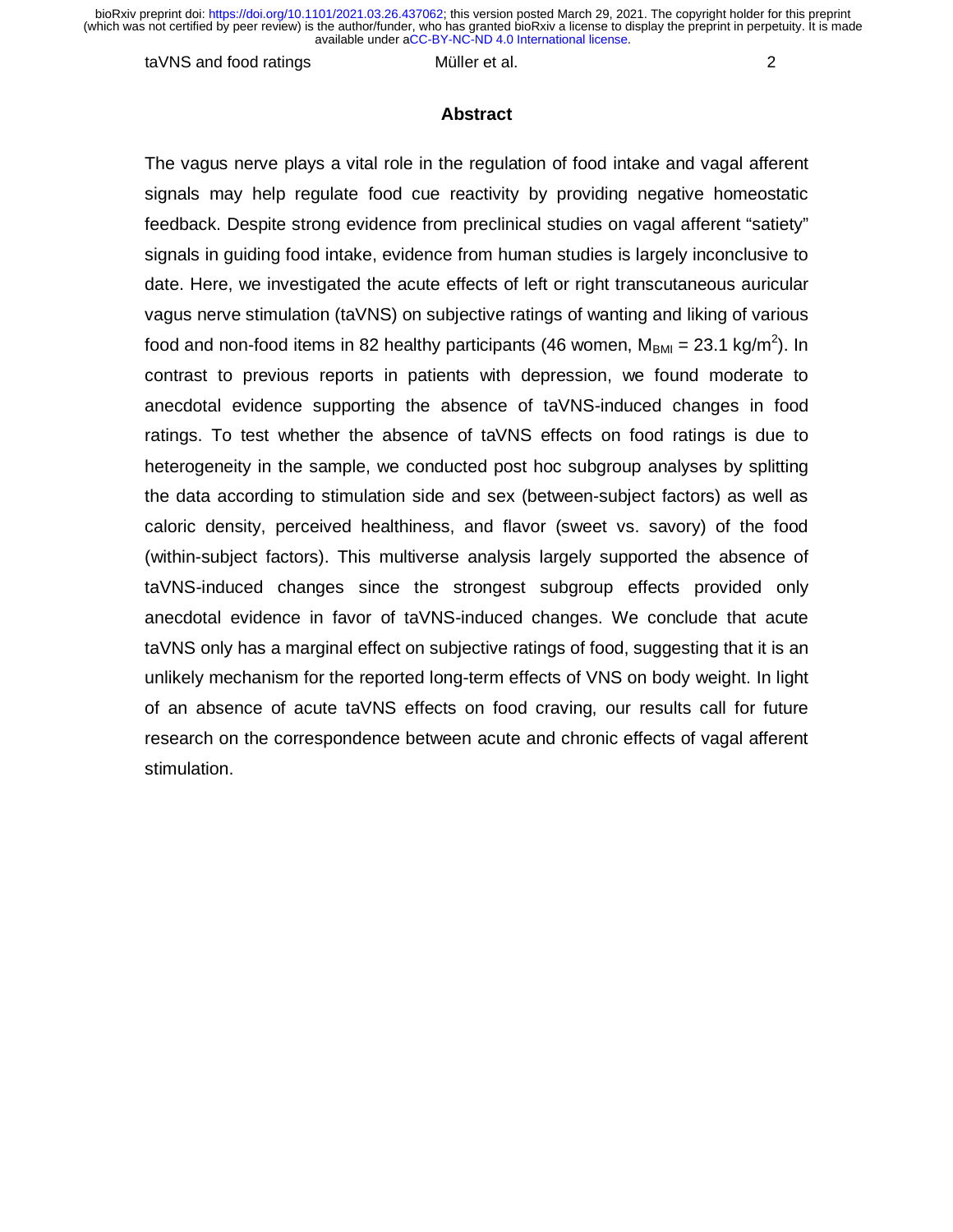taVNS and food ratings Müller et al. 3

### **Introduction**

Excessive food intake over prolonged periods of time is associated with metabolic disorders such as obesity which has become more prevalent in modern times (GBD Obesity Collaborators et al., 2017; David Val-Laillet et al., 2015). Most attempts to lose weight are not successful because it is hard to resist food that we like (de Araujo, Schatzker, & Small, 2019; Lowe et al., 2009). Intriguingly, the vagus nerve has been shown to play an essential role in the regulation of food intake by facilitating gut-brain interactions (Berthoud, 2008; Breit, Kupferberg, Rogler, & Hasler, 2018; Cork, 2018; de Araujo, Ferreira, Tellez, Ren, & Yeckel, 2012; Guillaume de Lartigue, 2016). Nevertheless, it is largely elusive how vagal afferent signals are involved in food craving in humans. Therefore, studying ratings of food cue-induced wanting or liking during transcutaneous auricular vagus nerve stimulation (taVNS) is promising for understanding the contribution of vagal afferent signals to food craving.

The vagus nerve is the tenth and longest cranial nerve, arising from the brainstem and spreading through the head, neck, chest and abdomen (Breit et al., 2018; Yuan & Silberstein, 2016). Afferent vagal signaling provides information about meal sizes and digested nutrients to appetite and satiety centers in the brain (Berthoud, 2008; Bonaz, Picq, Sinniger, Mayol, & Clarençon, 2013; Breit et al., 2018; Browning, Verheijden, & Boeckxstaens, 2017; Kaniusas et al., 2019). Vagal anorexigenic fibers are mechanosensitive and chemosensitive (Wang, de Lartigue, & Page, 2020), forwarding signals elicited by stomach distension and digested nutrients. This feedback on food intake is conveyed to the brain and leads to an inhibition of consumption (Guillaume de Lartigue, 2016). Remarkably, chronic highcaloric diet can result in a disturbance of such vagal feedback mechanisms which might contribute to overeating and obesity (Guillaume de Lartigue, 2016). In addition to chemical and mechanical signals from the gut, vagal afferent projections are also affected by metabolic hormones such as ghrelin or cholecystochinine (Guillaume de Lartigue, 2016; Morton, Cummings, Baskin, Barsh, & Schwartz, 2006; Palmiter, 2007). Furthermore, efferent vagal signaling regulates digestion (Breit et al., 2018). Based on an afferent-efferent feedback loop, this provides a way for afferent signals to alter energy metabolism (Teckentrup et al., 2020). Collectively, these studies highlight the vital contribution of the vagus nerve in gut-brain signaling to guide food intake according to homeostatic needs.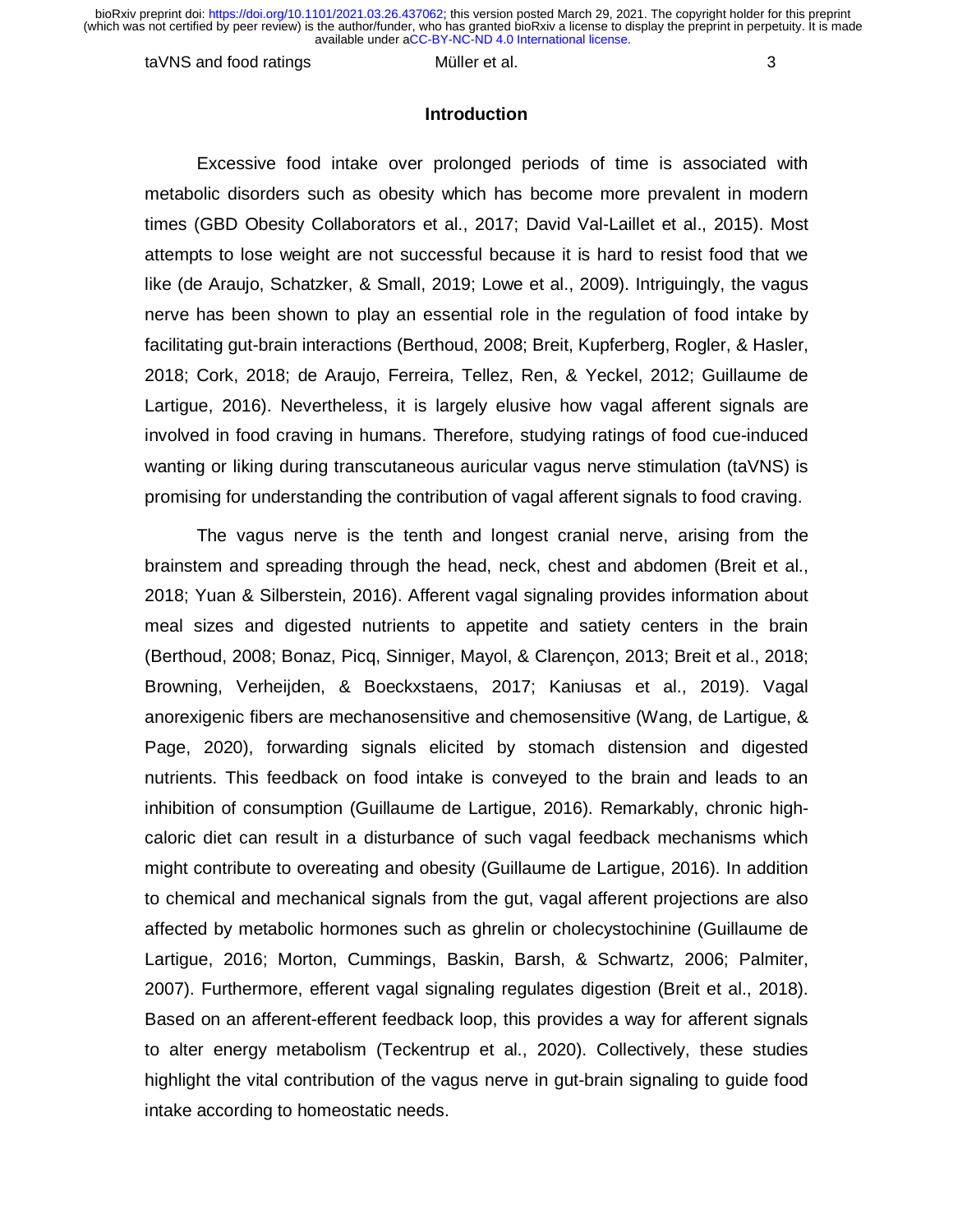#### taVNS and food ratings and the Müller et al. 4 and 4 and 4 and 4 and 4 and 4 and 4 and 4 and 4 and 4 and 4 and 4 and 4 and 4 and 4 and 4 and 4 and 4 and 4 and 4 and 4 and 4 and 4 and 4 and 4 and 4 and 4 and 4 and 4 and 4 a

In line with the vital role of vagal afferent signals in regulating eating behavior, vagus nerve stimulation (VNS) has been conclusively shown to affect food intake and induce weight loss in animals (Bugajski et al., 2007; Gil, Bugajski, & Thor, 2011; Li et al., 2015; Roslin & Kurian, 2001; Sobocki, Krolczyk, Herman, Matyja, & Thor, 2005; D. Val-Laillet, Biraben, Randuineau, & Malbert, 2010; Yao et al., 2018). In humans, however, results are largely inconsistent (Pelot & Grill, 2018). One study reported altered craving for sweet foods due to acute cervical VNS in depressed patients (Bodenlos et al., 2007). A small pilot study in healthy participants found that taVNS increased liking of low-fat, but not high-fat puddings, compared to sham stimulation (Öztürk, Büning, Frangos, De Lartigue, & Veldhuizen, 2020). Notably, other studies observed no effects on food consumption or ratings (Alicart et al., 2020; Obst, Heldmann, Alicart, Tittgemeyer, & Munte, 2020). Beyond food intake, vagal afferent signals can alter motivational behavior more broadly due to effects on monoaminergic neurotransmission including mesolimbic dopamine (de Araujo et al., 2012; Han et al., 2018). Consequently, we have recently shown that acute taVNS alters reward-related learning (Kühnel et al., 2020) and boosts the drive to work for food and monetary rewards (Neuser et al., 2020). Although these findings may suggest corresponding changes in ratings, we did not observe an increase in subjective wanting, but a greater willingness to work for rewards that were less wanted (Neuser et al., 2020). Thus, there is growing albeit inconclusive evidence from preclinical work suggesting that VNS as well as taVNS could alter food craving.

To summarize, vagal signaling has been repeatedly shown to regulate eating behavior. However, the acute impact of vagal afferent stimulation on food intake in humans is still largely inconclusive (Pelot & Grill, 2018) and the mechanisms leading to weight loss after chronic VNS remain elusive (Abubakr & Wambacq, 2008; Burneo, Faught, Knowlton, Morawetz, & Kuzniecky, 2002; Pardo et al., 2007). To close this gap, we examined the impact of acute taVNS on cue-induced food craving in healthy participants. In contrast to previous studies primarily focusing on invasive cervical VNS, we non-invasively stimulated the auricular branch of the vagus nerve at the cymba conchae of the external ear (Ellrich, 2011; Peuker & Filler, 2002). To measure the effects of taVNS on food craving, we used a food-cue reactivity (FCR) task that included ratings of subjective liking and wanting. We hypothesized that taVNS might reduce cue-induced craving for food since vagal afferent signals contribute to a physiological feedback loop terminating intake after a meal (G. de Lartigue, 2016).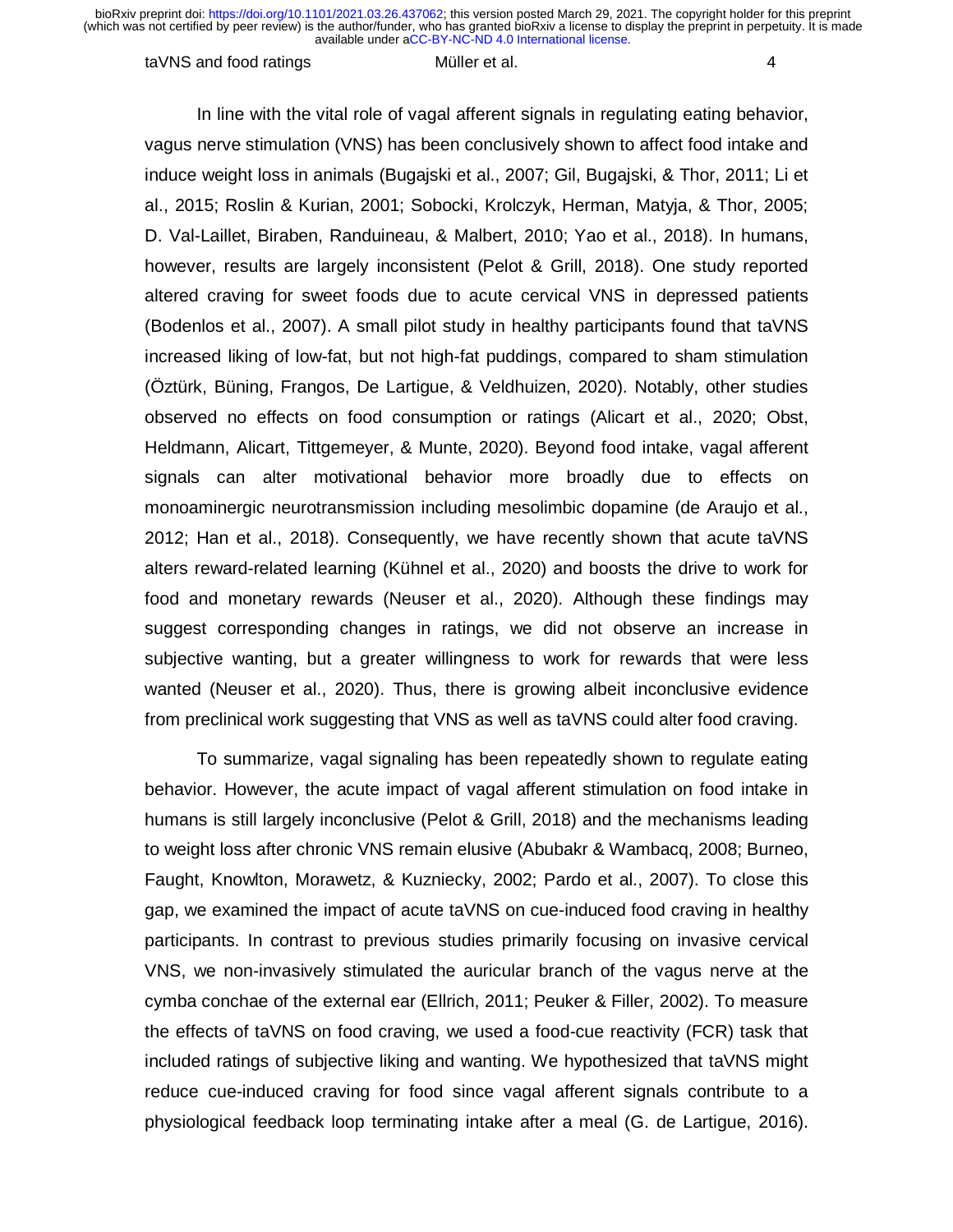#### taVNS and food ratings The Müller et al. 5 and 5 and 5 and 5 and 5 and 5 and 5 and 5 and 5 and 5 and 5 and 5 and 5 and 5 and 5 and 5 and 5 and 5 and 5 and 5 and 5 and 5 and 5 and 5 and 5 and 5 and 5 and 5 and 5 and 5 and 5

More specifically, we expected taVNS compared to sham stimulation to reduce subjective ratings of wanting as taVNS has been shown to reduce craving for sweet food before (Bodenlos et al., 2007). In contrast, we did not expect taVNS-induced changes in anticipatory liking ratings due to the absence of post-ingestive feedback signals in our design (Öztürk et al., 2020). To assess the specificity for food cues of potential taVNS effects, wanting and liking ratings for non-food items served as a control condition. In line with our hypothesis, ratings of liking were not affected by acute taVNS. Contrary to previous results, however, acute taVNS did not affect subjective ratings of wanting, which is in line with previous results derived from an effort allocation task within the same study (Neuser et al., 2020). The absence of taVNS effects was corroborated by Bayesian analyses including potential modulating factors such as stimulation side and sex (between-subject factors) and caloric density, perceived healthiness, and flavor (sweet vs. savory) of the food (withinsubject factors).

#### **Methods**

### **Participants**

For the current study, we enrolled 85 healthy participants who had been recruited via the university's mailing list and flyers (for details, see Neuser et al., 2020). The study was approved by the local ethics committee according to the Declaration of Helsinki and each participant gave written informed consent. Participants were included if they were between 18 and 40 years old, right-handed, and German speaking. Participants were excluded if they suffered from diabetes, severe brain injuries, schizophrenia, bipolar disorder, major depressive disorder, a moderate or severe substance use disorder as well as any anxiety disorder (except specific phobia), obsessive compulsive disorder, posttraumatic stress disorder, somatic symptom disorder or any eating disorder within the past 12 months. To verify the participant's eligibility for the study, we conducted screenings by phone. The participants were compensated with either €32 or partial course credits plus additional money and breakfast as well as snacks depending on their performance in two other tasks that followed the FCR task. For the reported analyses, we excluded three participants because they did not complete the second session. Consequently,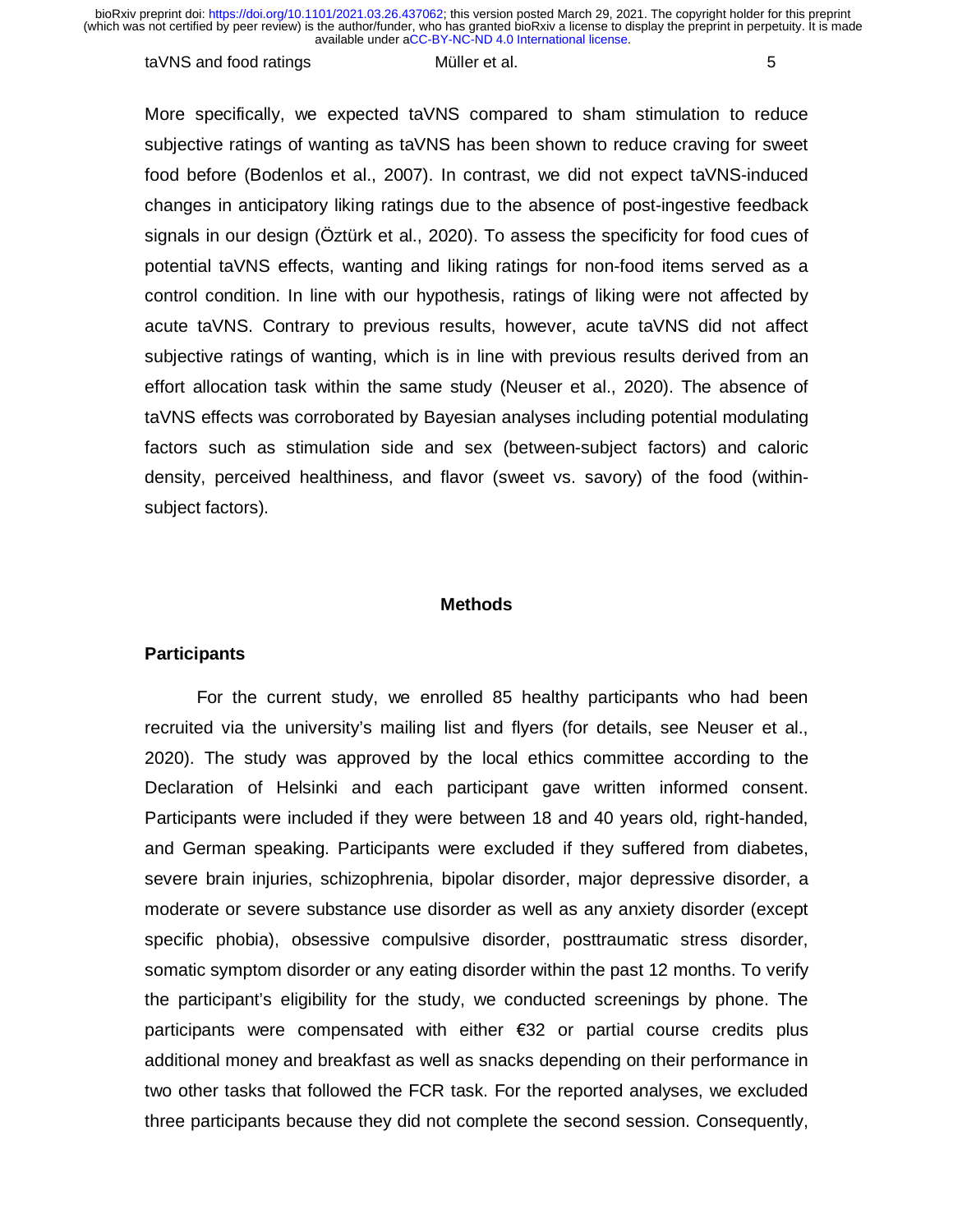taVNS and food ratings and the Müller et al. 6 and 5 and 6 and 6 and 6 and 6 and 6 and 6 and 6 and 6 and 6 and 6

we analyzed data from 82 participants (46 women,  $M_{\text{ace}} = 24.4$  years,  $M_{\text{BMI}} = 23.1$ kg/m<sup>2</sup>, [17.9, 30.9], M<sub>WtHR</sub>= 0.45, [0.36, 0.56]). Out of this sample, 42 participants received taVNS at the left ear, whereas 40 participants received taVNS at the right ear.

### **Experimental procedure**

Each participant completed two sessions approximately at the same time in the morning after an overnight fast with a break of at least two and up to seven days in between. In one of the sessions, participants received taVNS, whereas they received sham stimulation in the other session. The order of the stimulation conditions was randomized. During the sessions, participants could drink as much water as they would like.

Each session included anthropometric measurements such as weight, height, hip and waist circumference as well as pulse, state questionnaires (Ferstl et al., 2020), and three computerized tasks. The first task was the FCR task in which participants rated their wanting and liking after viewing food pictures. The FCR task also included images of objects (i.e., stationery) as non-food control condition. Specific methods and results of the two other tasks (motivation: (Neuser et al., 2020); reinforcement learning: (Kühnel et al., 2020)) have been reported before. After the tasks, there was a 10 min break when participants received their breakfast (cereal) based on earned "energy points" in the second task. By the end of the session, participants received their compensation (money and/or partial course credit).

### **Transcutaneous vagus nerve stimulation device**

To stimulate the auricular branch of the vagus nerve, we used Cerbomed NEMOS (Cerbomed GmbH, Erlangen) which delivers a 25 Hz stimulation in a biphasic 30 s on, 30 s off duty cycle. TaVNS was administered with the electrodes placed at the cymba conchae of the external ear which is strongly innervated by the auricular branch of the vagus nerve. For sham stimulation, the device was placed upside down so that the electrodes were positioned at the ear lobe (Frangos, Ellrich, & Komisaruk, 2015) which is not innervated by the vagus nerve (Peuker & Filler,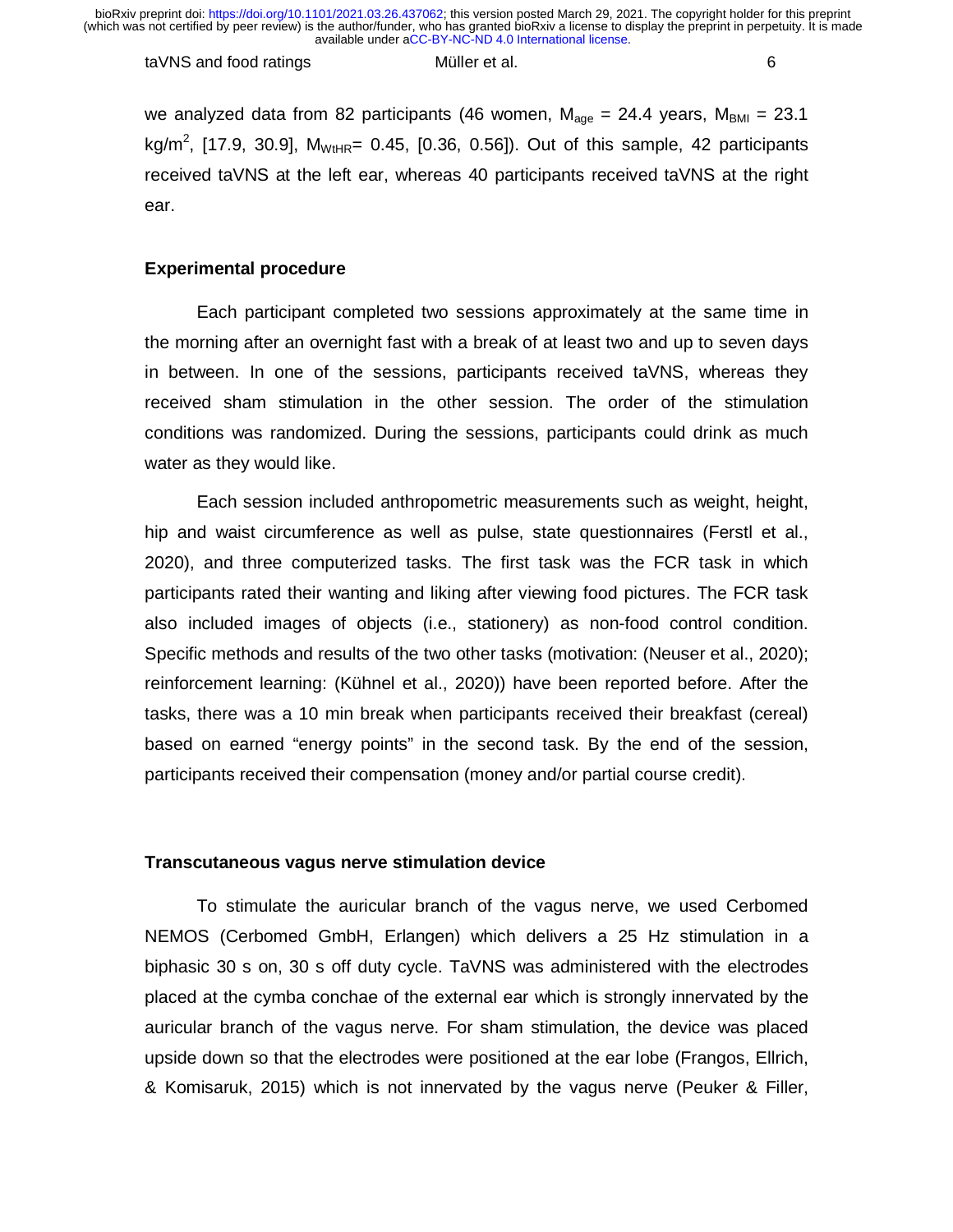#### taVNS and food ratings The Müller et al. 7 AMB 2014 19:30 19:30 19:30 19:30 19:30 19:30 19:30 19:30 19:30 19:3

2002). To ensure adequate skin contact, we rubbed the skin with alcohol and placed medical tape to secure the electrodes in place.

For both conditions, the stimulation strength was individually adjusted. To this end, we used a pain visual analogue scale to track the participant's sensations during the stepwise increase of the stimulation strength (steps of 0.1 or 0.2 mA) starting at 0.1 mA. The individual intensity for each participant then corresponded to a "tingling" sensation below the pain threshold (Frangos et al., 2015).

## **Food-cue task including ratings of liking and wanting**

To measure food craving, we used a FCR task (Figure 1). Participants viewed pictures of food and stationery non-food control pictures and rated their liking and wanting of these items. We used a previously reported set of pictures (80 food items, 40 stationery items) provided by Charbonnier, van Meer, van der Laan, Viergever, and Smeets (2016). From this set of pictures, 60 food and 20 non-food pictures were randomly drawn for each participant and presented twice per session to measure liking or wanting, respectively. To avoid systematic order confounds, we randomized the order of the ratings and images. Due to a minor error in the randomization script, the ratings were not fully balanced (one wanting, one liking rating per image) for all participants. However, since we are primarily interested in the contrast between taVNS and sham sessions, this error does not systematically affect the comparisons between sessions.

The FCR task started approximately 5 to 10 minutes after stimulation onset. The images were shown for 1.5 s each. Then, participants viewed a black fixation cross on a white screen (inter-stimulus interval) before the rating scale appeared on the screen for a maximum of 2 s. After the rating was submitted, another fixation cross was shown (inter-trial interval). To keep the rate of stimuli the same, the intertrial interval was extended by the time that participants saved by pressing the button before the allotted 2 s had passed. Ratings were submitted by moving the left thumb joystick on an Xbox 360 controller. If participants did not submit the rating by pressing the (right thumb) A-button on the controller within 2 s, the last position on the scale was saved as rating. However, if participants did not move the joystick at all, such an unsubmitted rating was considered as invalid and removed from the analysis.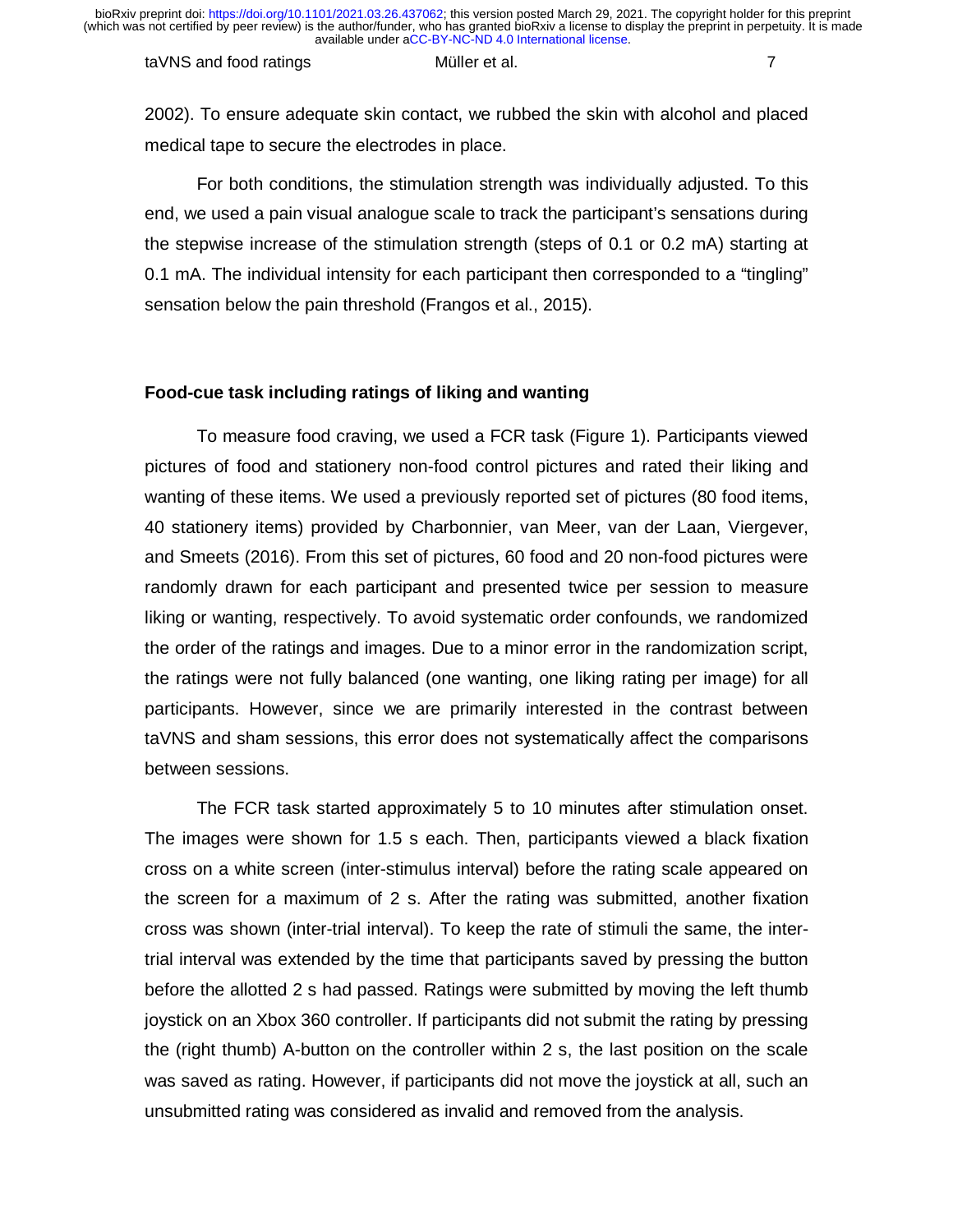#### taVNS and food ratings and the Müller et al. 8 and 5 and 5 and 6 and 6 and 6 and 6 and 6 and 6 and 6 and 6 and 6 and 6 and 6 and 6 and 6 and 6 and 6 and 6 and 6 and 6 and 6 and 6 and 6 and 6 and 6 and 6 and 6 and 6 and 6 a

To measure liking ratings, we used a vertically labeled hedonic (visual analogue) scale. Liking ratings ranged from -100 (strongest disliking imaginable) to +100 (strongest liking imaginable; Lim, Wood, & Green, 2009). The participants were asked to "rate in the context of the full range of sensations that they have experienced in their life" and were provided with five gradual anchors on the scale's axis from which the two extremes were labeled. Wanting ratings were acquired using a horizontal scale and ranged from 0 (not wanted at all) to 100 (strongly wanted). The different orientation (horizontal vs. vertical) and the delay between the ratings was intended to emphasize the differences between the two concepts.

### **Classification of food pictures**

To analyze potential taVNS effects on specific kinds of food such as sweets, we used several classifications. First, we classified images according to caloric density of the depicted food as provided by Charbonnier et al. (2016). For one picture (#50, Grissini bread sticks), the caloric density was not provided by the authors, so we calculated 418kcal/100g based on similar items. Second, we used perceived healthiness on a 1-to-9-point rating scale collected in adult samples of four different countries as reported by Charbonnier et al. (2016). Third, we used the common categorization of sweet versus savory food to evaluate whether taVNS primarily affects linking or wanting of sweet foods.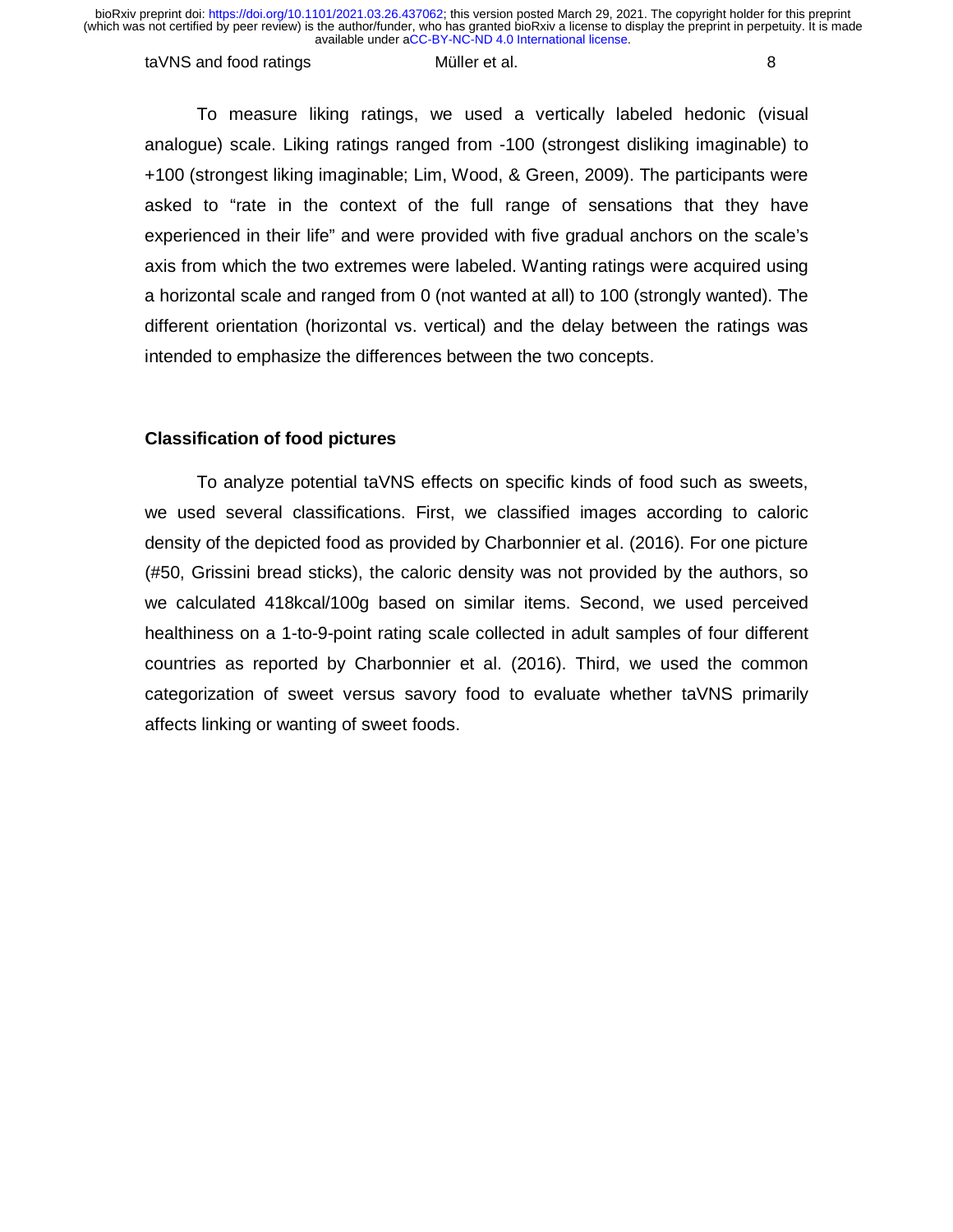taVNS and food ratings and multiple metal. The state of the state of the state of the state of the state of the state of the state of the state of the state of the state of the state of the state of the state of the state



**Figure 1:** Summary of the experimental design**.** A: Electrode placement for the two conditions (taVNS and sham). B: Experimental procedure and duty cycle. As part of the experimental sessions, participants completed a food cue reactivity (FCR) task, where they viewed pictures of various food and non-food items. Examples for the categories are provided that were used for further subgroup analyses. After participants viewed the pictures, they rated their liking and wanting on vertical and horizontal visual analog scales, respectively.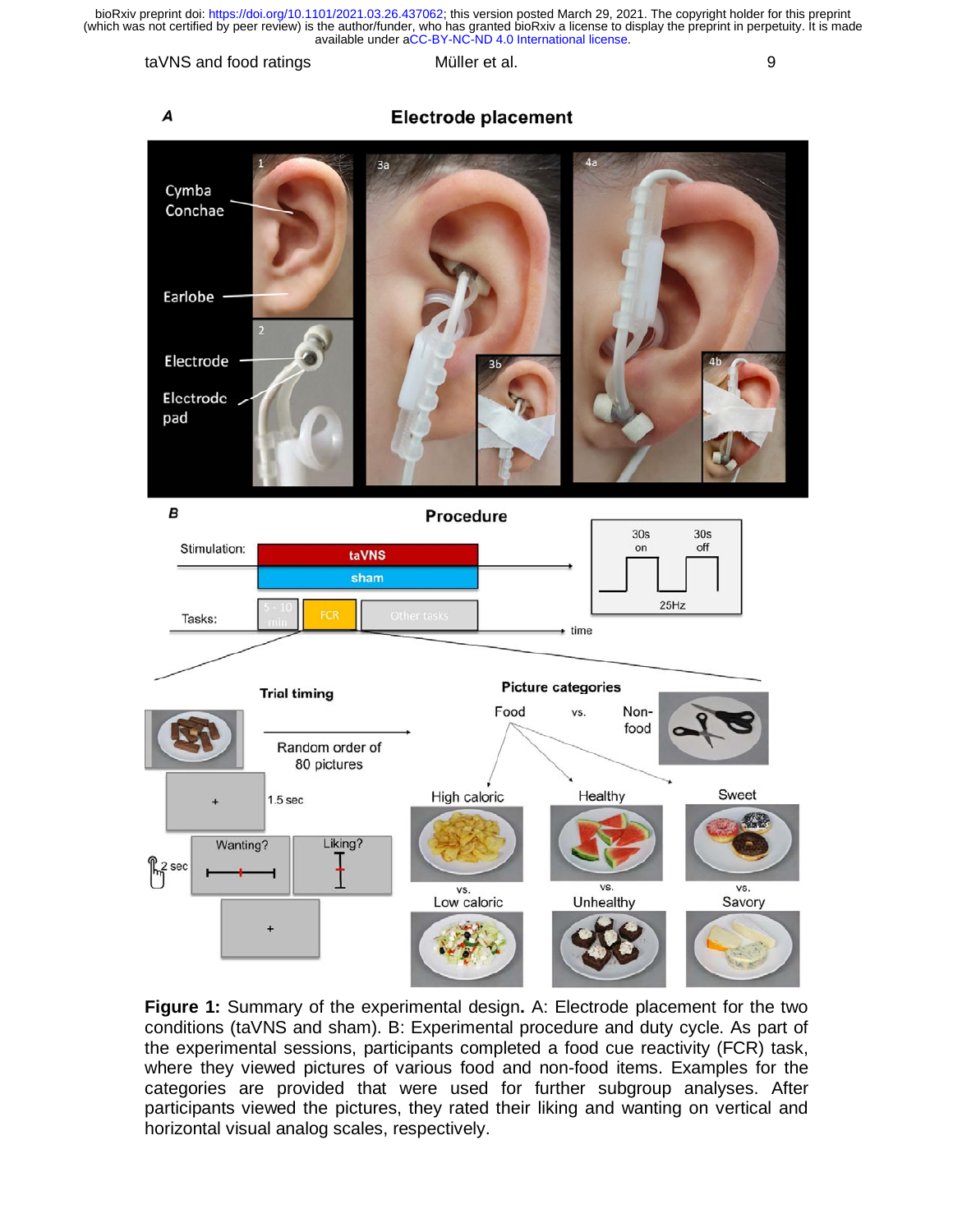taVNS and food ratings the Müller et al. 10

#### **Data analysis**

To assess taVNS-induced changes in food craving, we ran one-sample t-tests on individual differences in average ratings between taVNS and sham sessions using both frequentist and Bayesian inference (i.e., equivalent to a paired t-test). As a measure of effect size, we used  $d_z$  for within-subject effects. We used Bayesian inference to estimate the likelihood of the alternative hypothesis (taVNS changes cue-induced rating) versus the null hypothesis (Quintana & Williams, 2018). Bayesian testing combines a prior distribution of the expected effect with a measured data distribution ("likelihood"). As a result, we obtained a posterior distribution that integrates the prior and the observed data. Depending on the specification of the prior, a Bayes factor (BF) can be calculated. BF $_{10}$  is defined as the ratio of the marginal likelihoods of the alternative hypothesis compared to the null hypothesis. Thus, a BF<sub>10</sub> greater than one favors the alternative hypothesis whereas a BF<sub>10</sub> lower than one favors the null hypothesis. Logically, the more extreme the BF is, the more conclusive is the evidence regarding the hypotheses that were defined a priori and BFs  $\sim$  1 indicate that more data is necessary to provide conclusive evidence (Quintana & Williams, 2018). We used two-sided tests for all effects of interest. Additionally, to test the directed hypothesis that food wanting would be decreased during active taVNS, we used a one-sided t-test.

### **Statistical threshold and software**

We collected (using Psychtoolbox v3, (Kleiner et al., 2007)) and preprocessed data in MATLAB v2018a. We conducted statistical tests and plotted results with JASP v0.09 – v.0.11(JASP team, 2019) and R v3.6.0 (R Core Team, 2019). As predefined by JASP, we set the prior of the Cauchy scale parameter to 0.707. To avoid that the inference is strongly dependent on the scaling parameter, we ran a prior robustness check as well, testing plausible narrower and wider prior settings.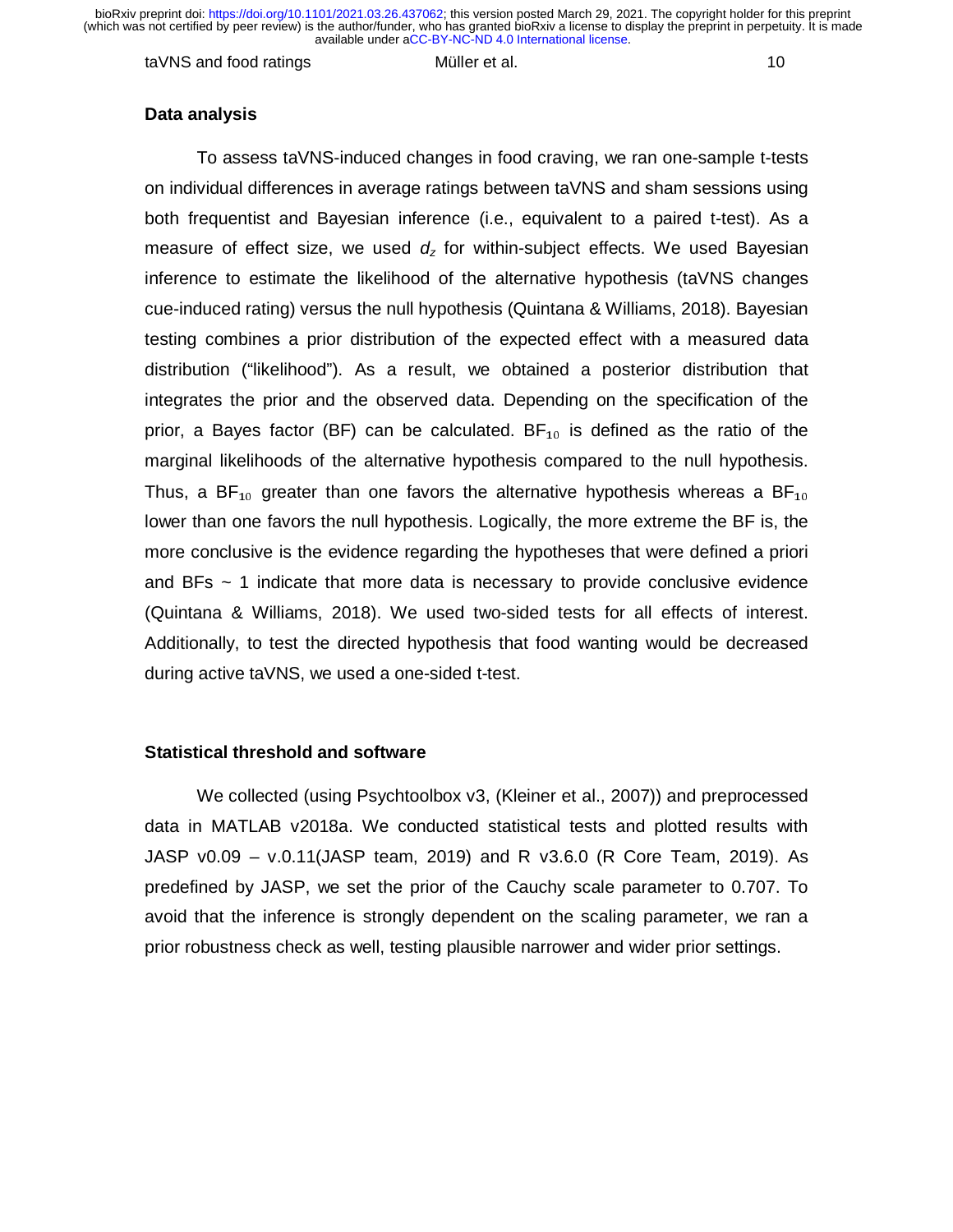taVNS and food ratings The Müller et al. 11

#### **Results**

### **No effect of taVNS on ratings of food liking and wanting**

To estimate taVNS-induced changes in food craving, we measured cueinduced liking and wanting ratings of food and non-food items. We calculated mean ratings during taVNS and sham stimulation for each participant for food and non-food categories to test for main effects of the stimulation. Neither food, nor non-food liking and wanting ratings showed significant differences between taVNS and sham conditions providing mostly moderate support for the null hypothesis ( $p s > 0.11$ , BF<sub>10</sub> < .41; Table 1; Figure 2; for the Bayes factor robustness check see Figure S1 & S2). Moreover, differences between food and non-food ratings were not significantly altered by taVNS compared to sham providing moderate support against foodspecific changes induced by taVNS ( $p$ s > .33,  $BF_{10}$  < .19). Notably, the data provide strong support against the alternative directed hypothesis that taVNS would decrease food wanting (BF<sub>10</sub> = 0.05; Figure S3). Estimated effect sizes were low (dz < .18) suggesting limited practical relevance of any potential effect induced by acute taVNS.

| taVNS-induced changes<br>$(taVNS - sham)$   | t        | df | р    | <b>Mean</b><br><b>Difference</b> | Lower<br>95% CI | <b>Upper</b><br>95% CI | d,       | $BF_{10}$ |
|---------------------------------------------|----------|----|------|----------------------------------|-----------------|------------------------|----------|-----------|
| Food liking                                 | 0.657    | 81 | .513 | 0.98                             | $-2.00$         | 3.97                   | 0.073    | 0.15      |
| Food wanting                                | 1.601    | 81 | .113 | 1.75                             | $-0.43$         | 3.93                   | 0.177    | 0.41      |
| Non-food liking                             | 1.501    | 81 | .137 | 1.95                             | $-0.64$         | 4.53                   | 0.166    | 0.36      |
| Non-food wanting                            | 0.211    | 81 | .833 | 0.26                             | $-2.18$         | 2.69                   | 0.023    | 0.12      |
| Food versus non-food<br>liking differences  | $-0.615$ | 81 | .540 | $-0.96$                          | $-4.08$         | 2.15                   | $-0.068$ | 0.15      |
| Food versus non-food<br>wanting differences | 0.979    | 81 | .330 | 1.49                             | $-1.54$         | 4.52                   | 0.108    | 0.19      |

### **Table 1: No main effect of taVNS on cue-induced liking and wanting ratings**

*Note.* Results of a Student's one sample t-test as well as Bayesian inference evaluating the mean differences between taVNS and sham stimulation and Bayes factor (BF<sub>10</sub>) for food liking, food wanting, non-food liking and non-food wanting as well as food versus non-food wanting and liking differences.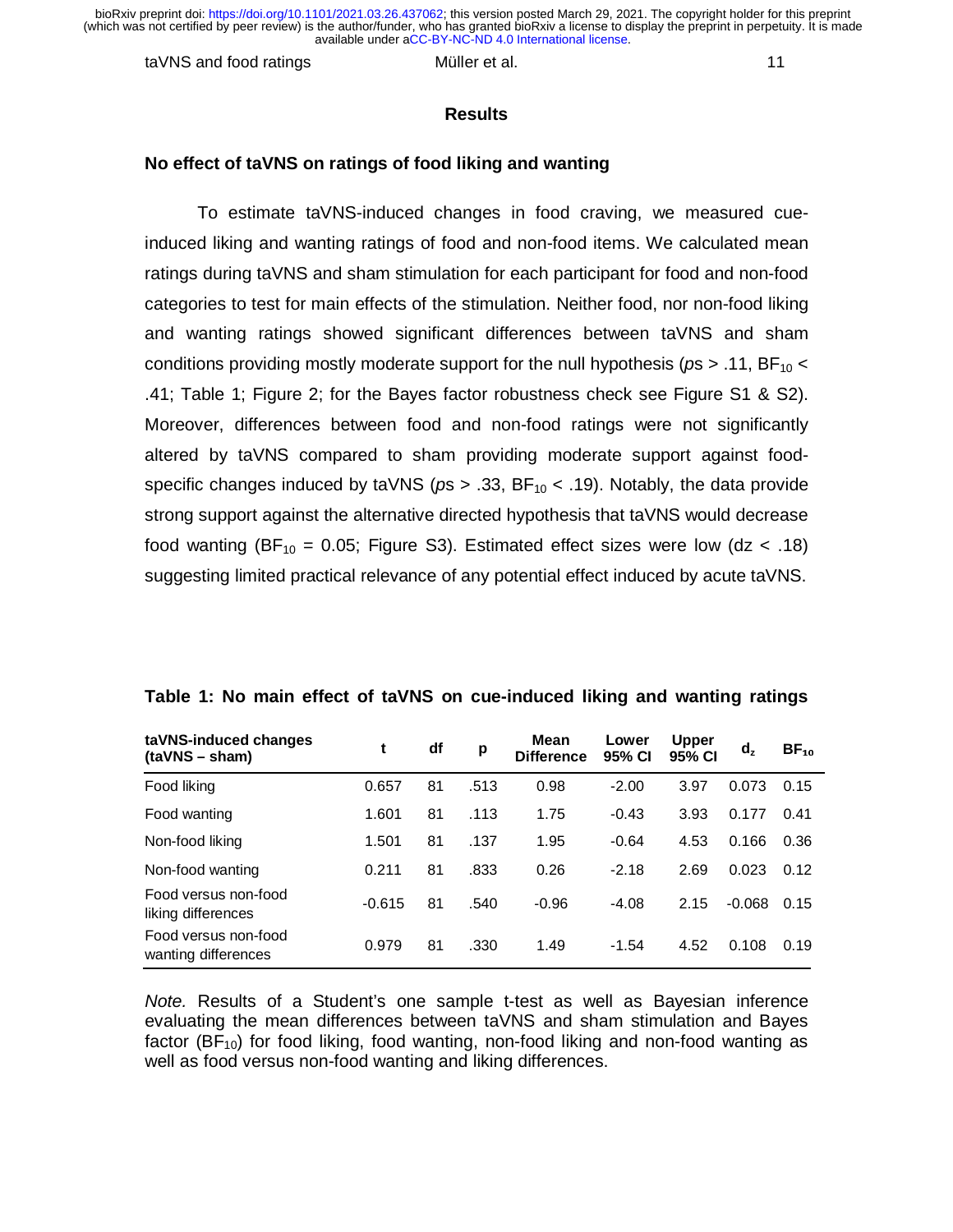

**Figure 2:** No effect of taVNS on cue-induced liking and wanting ratings. Boxplots depict individual averages of food and non-food liking (A & B) and wanting (C & D) ratings as well as differences between food and non-food (NF) liking (E) and wanting (F) during taVNS and sham stimulation.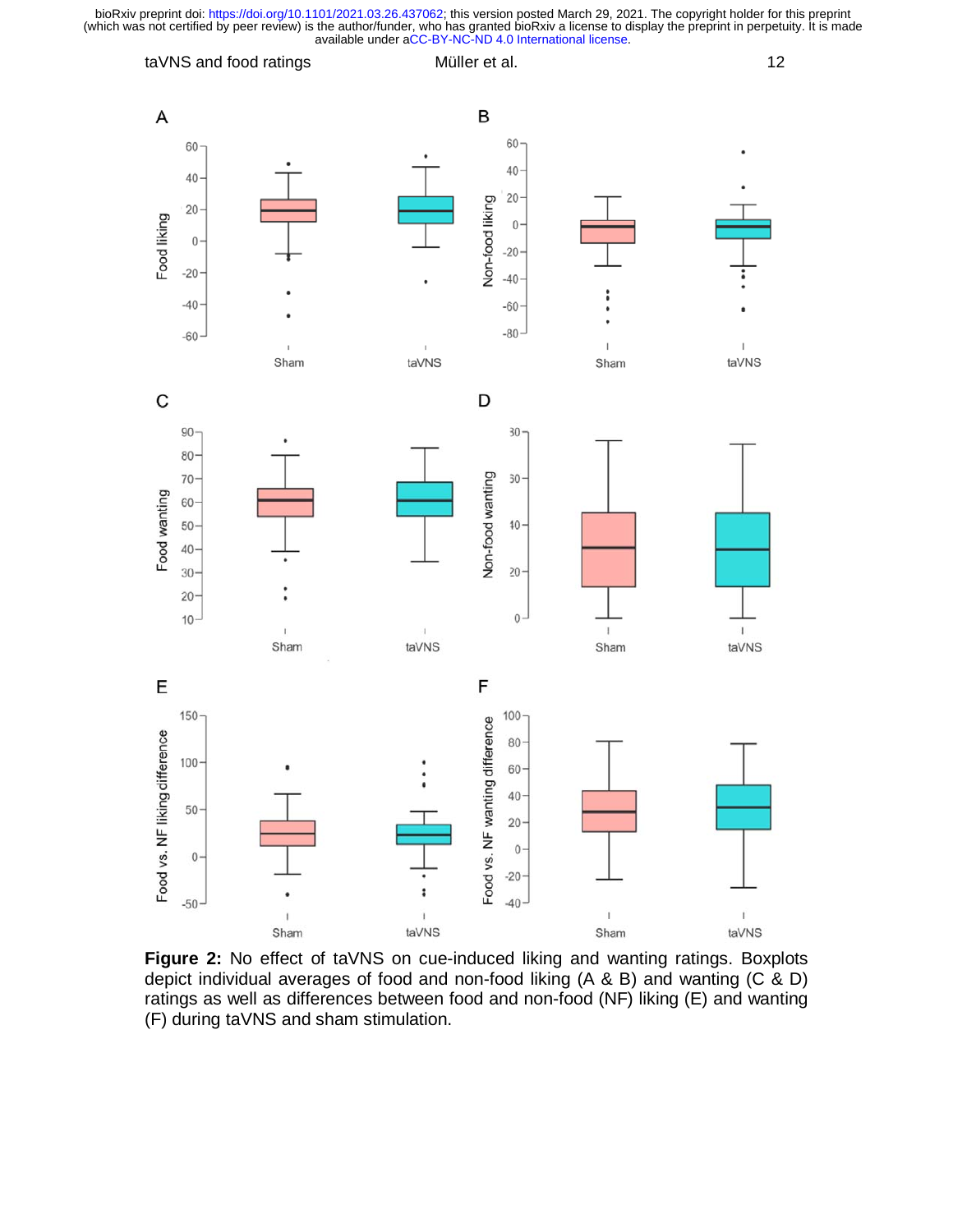taVNS and food ratings the Müller et al. 13

# **No effect of taVNS on liking and wanting ratings in post-hoc subgroup analyses**

To rule out that the absence of taVNS main effects is due to condition-specific effects, we split the collected ratings according to stimulation side and sex (betweensubject factors) as well as caloric density, perceived healthiness, and sweet versus savory foods (within-subject factors) and calculated each participants' average ratings during taVNS and sham conditions again (for an overview on all subgroup analyses, see Figure 3, Table S1). Using these within- and between-subject factors, we found only one significant effect for liking ratings at an uncorrected *p*-threshold for non-food items during taVNS at the right side  $(p = .026)$ . Likewise, for wanting ratings, we found 4 significant effects at an uncorrected *p*-threshold. We observed the lowest *p*-value for high-caloric food during taVNS at the right side (*p* = .016). Still, evidence in support of a taVNS effect was merely at an anecdotal level ( $BF_{10} = 2.68$ ; Figure S4) suggesting that more data would be needed to provide sufficient evidence for the presence or absence of a condition-specific effect. To summarize, subgroup analyses provided anecdotal support for taVNS-induced changes at best. Thereby, our results provide mostly conclusive evidence for the absence of acute taVNSinduced effects on ratings of wanting and liking even within more narrowly defined conditions.

Due to previously reported associations between BMI and sensitivity to homeostatic feedback signals (Schwartz & Porte, 2005), we reasoned that body composition may modulate the effects of taVNS on food picture wanting and liking. Again, using Bayesian inference, we observed no significant association between BMI and taVNS-induced changes in liking ratings ( $r = -0.111$ ,  $BF_{10} = 0.22$ ) or wanting ratings for food ( $r = -0.074$  with a  $BF_{10} = 0.17$ ; Figure 4). Moreover, BMI was not associated (-0.084  $\leq$  r  $\leq$  0.259, 0.14  $\leq$  BF<sub>10</sub>  $\leq$  2.09) with ratings of liking or wanting in any of the other conditions we used for the subgroup analyses (stimulation side and sex as between-subject factors; caloric density, perceived healthiness, and sweet versus savory flavor of the food as within-subject factors). Thus, there was no indication that BMI modulates taVNS-induced changes in liking and wanting ratings of food.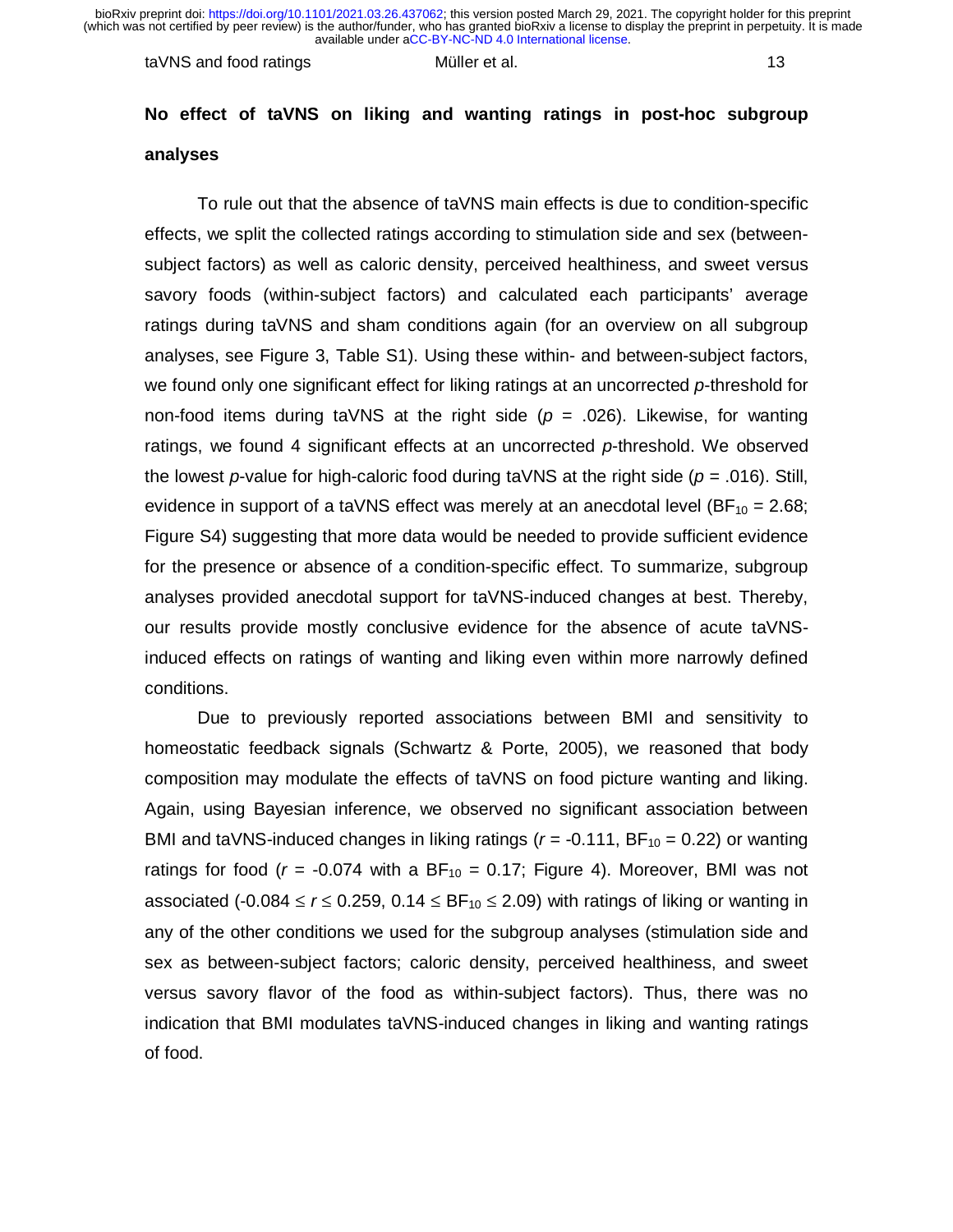

**Figure 3:** Post-hoc subgroup analyses provide mostly conclusive support for the null hypothesis that taVNS does not acutely effect ratings of wanting and liking. A: Distribution of *p*-values values for a stimulation main effect on ratings of liking and wanting within different subgroups defined by between-subject and within-subject factors. B: Corresponding distribution of t-values. The line denotes the uncorrected pthreshold for the 80 separate analyses. No result exceeded p-thresholds corrected for multiple comparisons or provided more than anecdotal evidence from Bayesian analyses for the presence of taVNS-induced changes.



**Figure 4:** No association between BMI and taVNS-induced effects on ratings of liking and wanting for food. A: Correlation between BMI and taVNS-induced changes in liking ratings of food pictures. B: Correlation between BMI and taVNS-induced changes in wanting ratings of food pictures.

### **Discussion**

Vagal afferent signals play a vital role in the regulation of eating behavior by forwarding interoceptive feedback to tune goal-directed behavior. To better understand the contribution of vagal afferent activation in regulating wanting and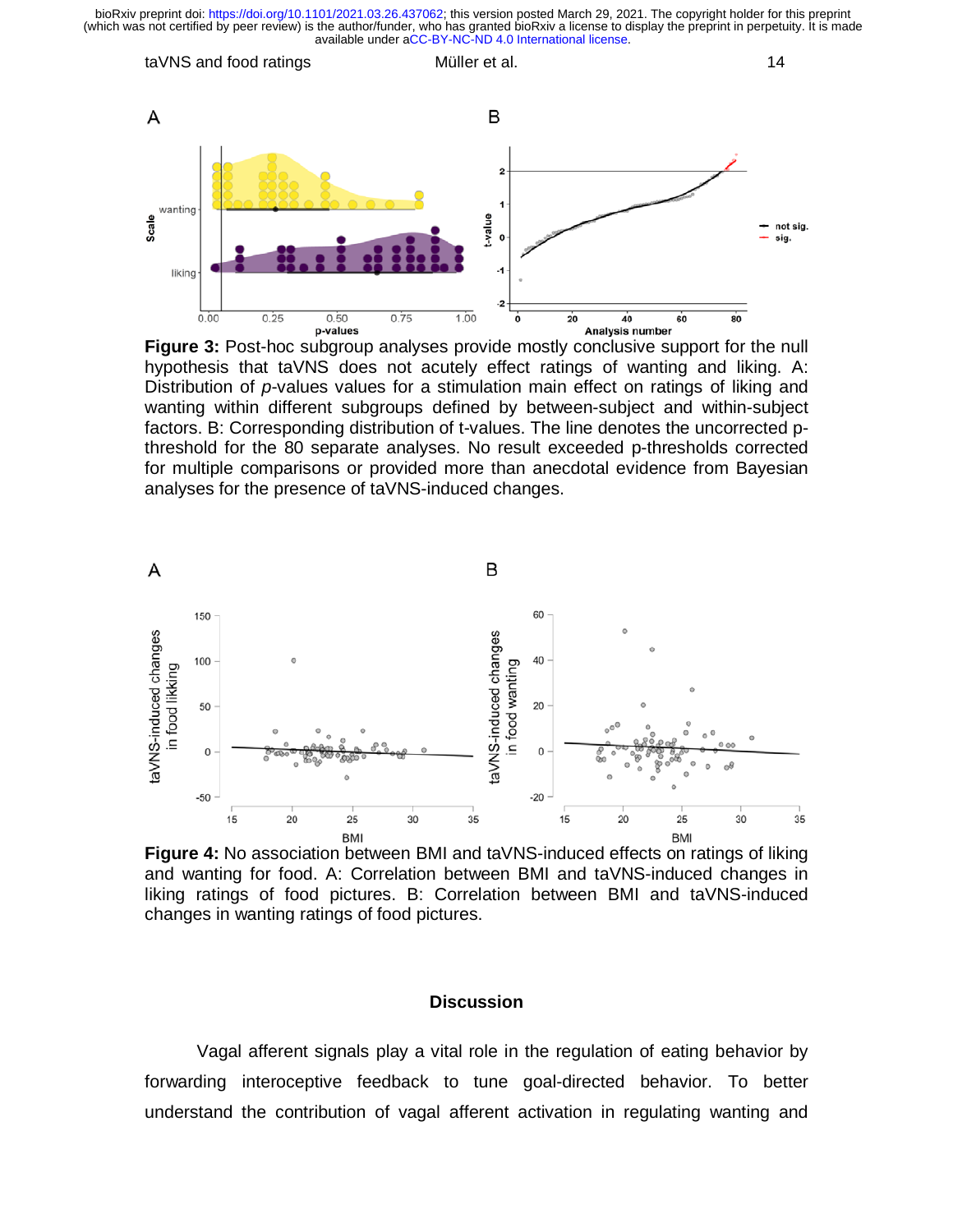#### taVNS and food ratings The Müller et al. 15

liking of food, we investigated the impact of taVNS on cue-induced craving. As hypothesized, taVNS did not alter ratings of liking for food or ratings of liking and wanting for non-food items. However, in contrast to previous reports, wanting ratings for food were also not affected by acute taVNS, which is in accordance with an absence of taVNS effects on wanting ratings in an effort allocation task within the same study (Neuser et al., 2020). We conclude that effects on conscious ratings of liking and wanting elicited by acute taVNS are unlikely to account for previously reported weight loss due to chronic invasive VNS (Abubakr & Wambacq, 2008; Burneo et al., 2002; Pardo et al., 2007). These results call for further research on subacute and subconscious motivational effects of taVNS (Kühnel et al., 2020; Neuser et al., 2020) that may help elucidate the potential of taVNS for future eatingrelated interventions.

To date, our study is the largest effort to estimate taVNS effects on rated wanting and liking of food in a well-controlled experimental design (i.e., single-blind cross-over study). Still, our results provide mostly moderate evidence for the null hypothesis that conscious ratings of food are not acutely affected by taVNS. Moreover, since we observed non-significant increases in wanting and liking, our data provides strong evidence against the directed hypothesis that taVNS may acutely decrease food craving in healthy participants. The absence of taVNS-induced changes in rated liking and wanting was also supported by our post hoc subgroup analyses that evaluated potential condition-specific effects or potential associations with BMI and WtHR. These findings are well in line with recent smaller studies that reported no changes in food consumption or wanting ratings during acute taVNS in healthy participants (Alicart et al., 2020; Obst et al., 2020). Notably, the absence of taVNS-induced changes in ratings of cue-induced wanting and liking is also in line with the previously reported absence of taVNS effects on wanting in an effort allocation task despite a taVNS-induced increase in the invigoration to work for rewards at stake (Neuser et al., 2020). Collectively, these findings provide further support for the theorized subconscious role of reward signals originating from the gut (de Araujo et al., 2019).

Our observation that taVNS does not acutely decrease food craving appears to be at odds with previous reports of reduced food intake and body weight after VNS (Abubakr & Wambacq, 2008; Burneo et al., 2002; Pardo et al., 2007). However, this discrepancy could be due to differences between chronic stimulation regimes and the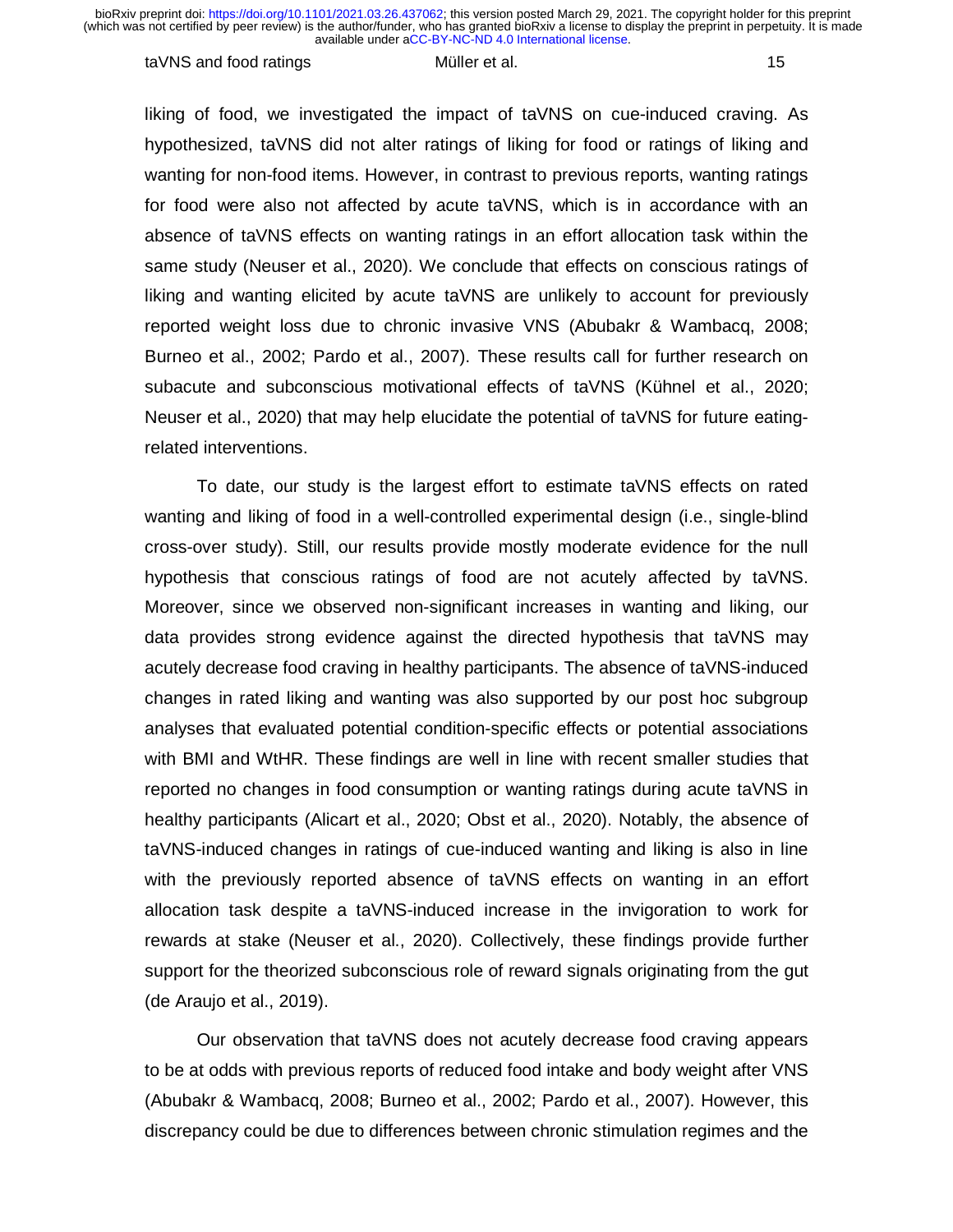#### taVNS and food ratings the Müller et al. 16

acute stimulation used in our work. For example, Vijgen et al. (2013) showed that chronic VNS increased energy expenditure in humans. Likewise, Li et al. (2015) found that chronic taVNS led to decreased body weight due to alterations in energy expenditure in obese rats. In contrast to this, we observed no effect of acute taVNS on energy expenditure but found a reduction in gastric myoelectric frequency (Teckentrup et al., 2020). This change in gastric frequency may not be instantaneously reflected in ratings but could conceivably alter eating and expected satiety (Janssen et al., 2011). Since other vagally-mediated mechanisms contribute to weight loss, slower food intake (Roslin & Kurian, 2001) and stronger subjective satiation after consumption of food (Pardo et al., 2007) could contribute to practically relevant effects of (ta)VNS on body weight. Furthermore, increased willingness to work for rewards during taVNS (Neuser et al., 2020) may translate to greater vigor in initiating physical activity, thereby providing a promising additional mode of action of taVNS to improve the control of body weight. Taken together, it seems unlikely that acute taVNS has a practically relevant effect on conscious evaluation of food.

Nevertheless, despite its notable strengths, our study is not without several limitations. First, we investigated taVNS-induced changes in food craving in healthy participants with a limited range in BMI. Future studies should include participants who are suffering from alterations in eating behavior related to mental or metabolic disorders as well to evaluate whether taVNS could improve pathological symptoms of eating. Second, we investigated taVNS-induced changes in cue-induced craving during acute stimulation. This is in contrast to most previous studies that reported anorexigenic effects in humans after (chronic) VNS (Abubakr & Wambacq, 2008; Burneo et al., 2002; Pardo et al., 2007). It is important to note that these studies investigated patients who suffered from either drug-resistant epilepsy (Abubakr & Wambacq, 2008; Burneo et al., 2002) or depression (Pardo et al., 2007) and did not include experimental control conditions. Still, Roslin and Kurian (2001) also observed that in mongrel dogs, chronic, but not acute VNS led to reduced food intake and a loss of body weight. Consequently, either chronic stimulation or longer periods of continuous taVNS may be necessary to elicit reliable effects on ratings of food and/or food intake.

In sum, we showed that taVNS does not acutely decrease subjective ratings of liking and wanting of food in healthy participants. Given a comparatively large sample testing within-subject effects elicited by taVNS, we provided mostly moderate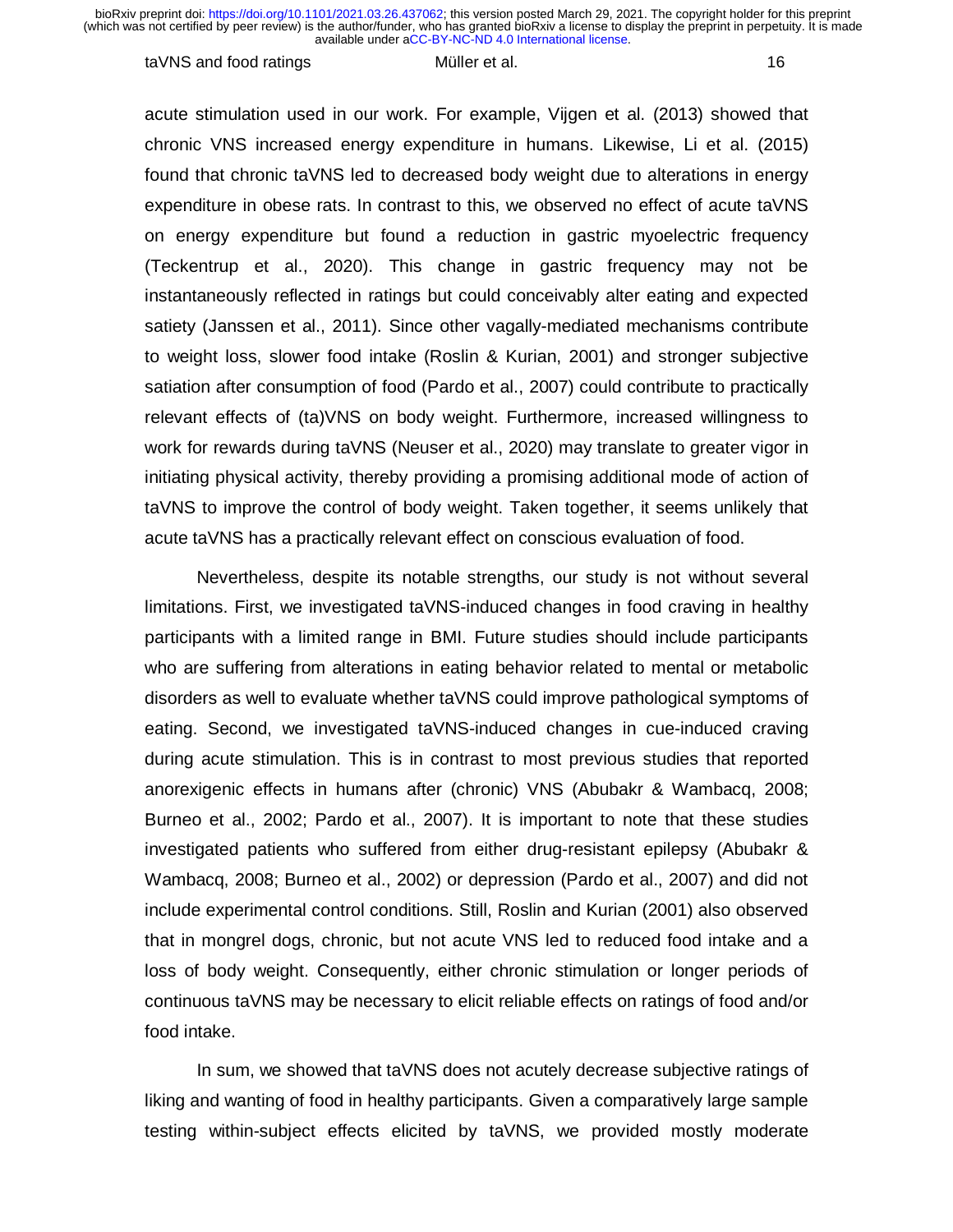#### taVNS and food ratings The Müller et al. 17

evidence against an acute modulatory effect of taVNS. However, this does not preclude the potential presence of small acute effects for more specific categories of food such as high-caloric food, where we observed anecdotal evidence during taVNS applied at the right ear. Still, given the reported moderate-to-large effects of chronic invasive VNS on body weight in animals and humans, more mechanistic research is necessary to unravel subacute or subconscious effects of taVNS that could be used to improve future treatments of pathological alterations in eating behavior and food choice. In general, our results support the idea that vagal afferent activation elicits unconscious effects on food choice, which is in line with the theorized role of the "low road" to food choice (de Araujo et al., 2019).

#### **Acknowledgement**

We thank Monja P. Neuser, Caroline Burrasch, Sandra Neubert, Moritz Herkner, and Leonie Osthof for help with data acquisition as well as Vincent Wolf for feedback on an earlier draft. The study was supported by the University of Tübingen, Faculty of Medicine fortune grant #2453-0-0. NBK received support from the Daimler and Benz Foundation, grant 32-04/19, the Else Kröner-Fresenius Stiftung, grant 2017\_A67. MF received salary support from the University of Tübingen, Faculty of Medicine, IZKF Promotionsstipendium.

#### **Author contributions**

NBK was responsible for the study concept and design. FKM & MF collected data under supervision by NBK. NBK conceived the method. FKM processed the data and performed the data analysis with contributions by AK under supervision by NBK. FKM & NBK wrote the manuscript. All authors contributed to the interpretation of findings, provided critical revision of the manuscript for important intellectual content and approved the final version for publication.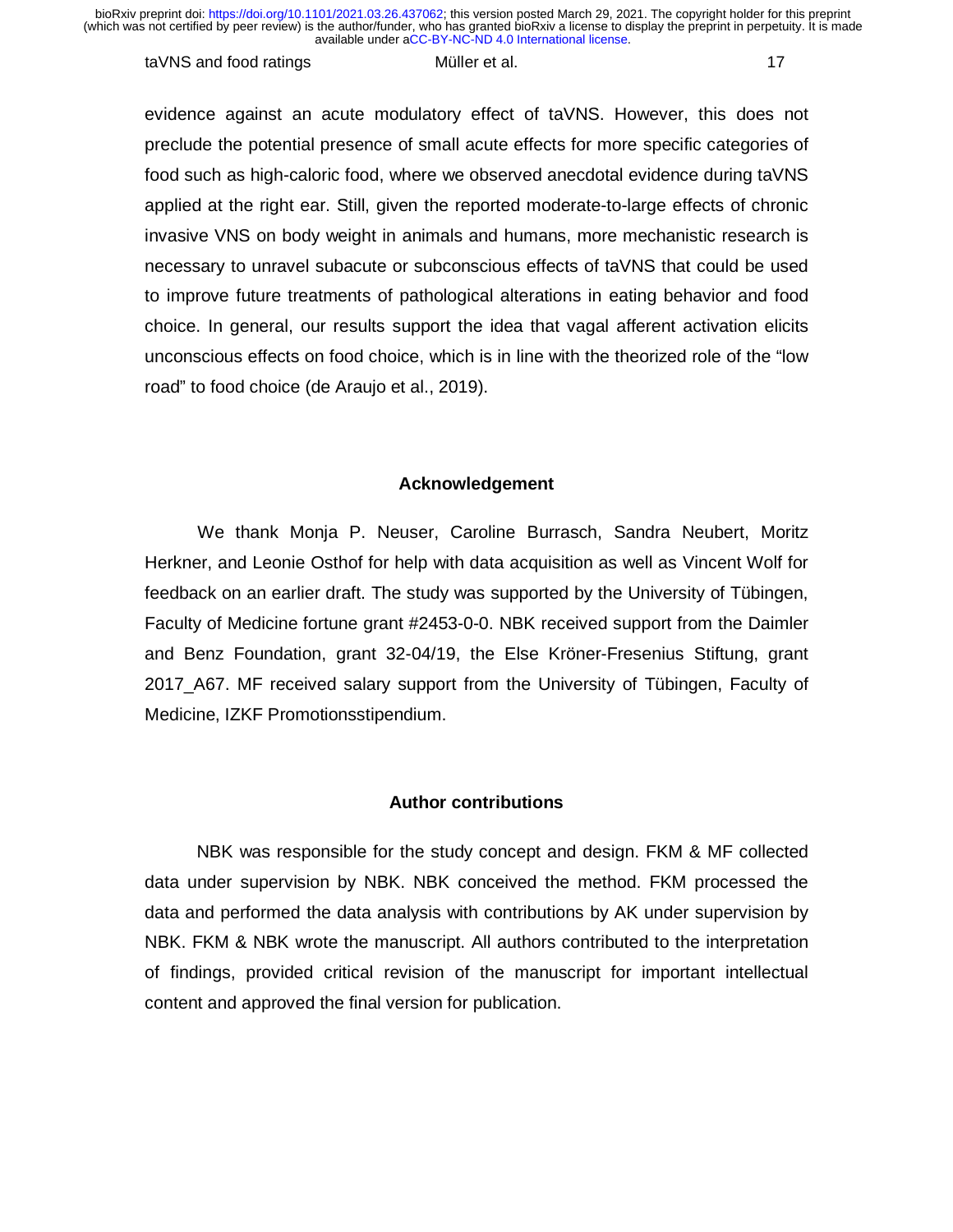taVNS and food ratings The Müller et al. 18

### **Financial disclosure**

The authors declare no competing financial interests.

### **References**

- Abubakr, A., & Wambacq, I. (2008). Long-term outcome of vagus nerve stimulation therapy in patients with refractory epilepsy. *Journal of Clinical Neuroscience, 15*(2), 127-129.
- Alicart, H., Heldmann, M., Gottlich, M., Obst, M. A., Tittgemeyer, M., & Munte, T. F. (2020). Modulation of visual processing of food by transcutaneous vagus nerve stimulation (tVNS). *Brain Imaging Behav*. doi:10.1007/s11682-020- 00382-8
- Berthoud, H. r. (2008). Vagal and hormonal gut–brain communication: from satiation to satisfaction. *Neurogastroenterology & Motility, 20*, 64-72.
- Bodenlos, J. S., Kose, S., Borckardt, J. J., Nahas, Z., Shaw, D., O'Neil, P. M., & George, M. S. (2007). Vagus nerve stimulation acutely alters food craving in adults with depression. *Appetite, 48*(2), 145-153.
- Bonaz, B., Picq, C., Sinniger, V., Mayol, J.-F., & Clarençon, D. (2013). Vagus nerve stimulation: from epilepsy to the cholinergic anti-inflammatory pathway. *Neurogastroenterology & Motility, 25*(3), 208-221.
- Breit, S., Kupferberg, A., Rogler, G., & Hasler, G. (2018). Vagus Nerve as Modulator of the Brain-Gut Axis in Psychiatric and Inflammatory Disorders. *Front Psychiatry, 9*(44), 44. doi:10.3389/fpsyt.2018.00044
- Browning, K. N., Verheijden, S., & Boeckxstaens, G. E. (2017). The vagus nerve in appetite regulation, mood, and intestinal inflammation. *Gastroenterology, 152*(4), 730-744.
- Bugajski, A., Gil, K., Ziomber, A., Żurowski, D., Zaraska, W., & Thor, P. (2007). Effect of long-term vagal stimulation on food intake. *Journal of physiology and pharmacology, 58*(1), 5-12.
- Burneo, J., Faught, E., Knowlton, R., Morawetz, R., & Kuzniecky, R. (2002). Weight loss associated with vagus nerve stimulation. *Neurology, 59*(3), 463-464.
- Charbonnier, L., van Meer, F., van der Laan, L. N., Viergever, M. A., & Smeets, P. A. M. (2016). Standardized food images: A photographing protocol and image database. *Appetite, 96*, 166-173. doi:10.1016/j.appet.2015.08.041
- Cork, S. C. (2018). The role of the vagus nerve in appetite control: Implications for the pathogenesis of obesity. *Journal of neuroendocrinology, 30*(11), e12643.
- de Araujo, I. E., Ferreira, J. G., Tellez, L. A., Ren, X., & Yeckel, C. W. (2012). The gut-brain dopamine axis: a regulatory system for caloric intake. *Physiol Behav, 106*(3), 394-399. doi:10.1016/j.physbeh.2012.02.026
- de Araujo, I. E., Schatzker, M., & Small, D. M. (2019). Rethinking Food Reward. *Annu Rev Psychol*. doi:10.1146/annurev-psych-122216-011643
- de Lartigue, G. (2016). Role of the vagus nerve in the development and treatment of diet-induced obesity. *J Physiol, 594*(20), 5791-5815. doi:10.1113/JP271538
- de Lartigue, G. (2016). Role of the vagus nerve in the development and treatment of diet-induced obesity. The Journal of physiology, 594(20), 5791-5815.
- Ellrich, J. (2011). Transcutaneous vagus nerve stimulation. *Eur Neurol Rev, 6*(4), 254-256.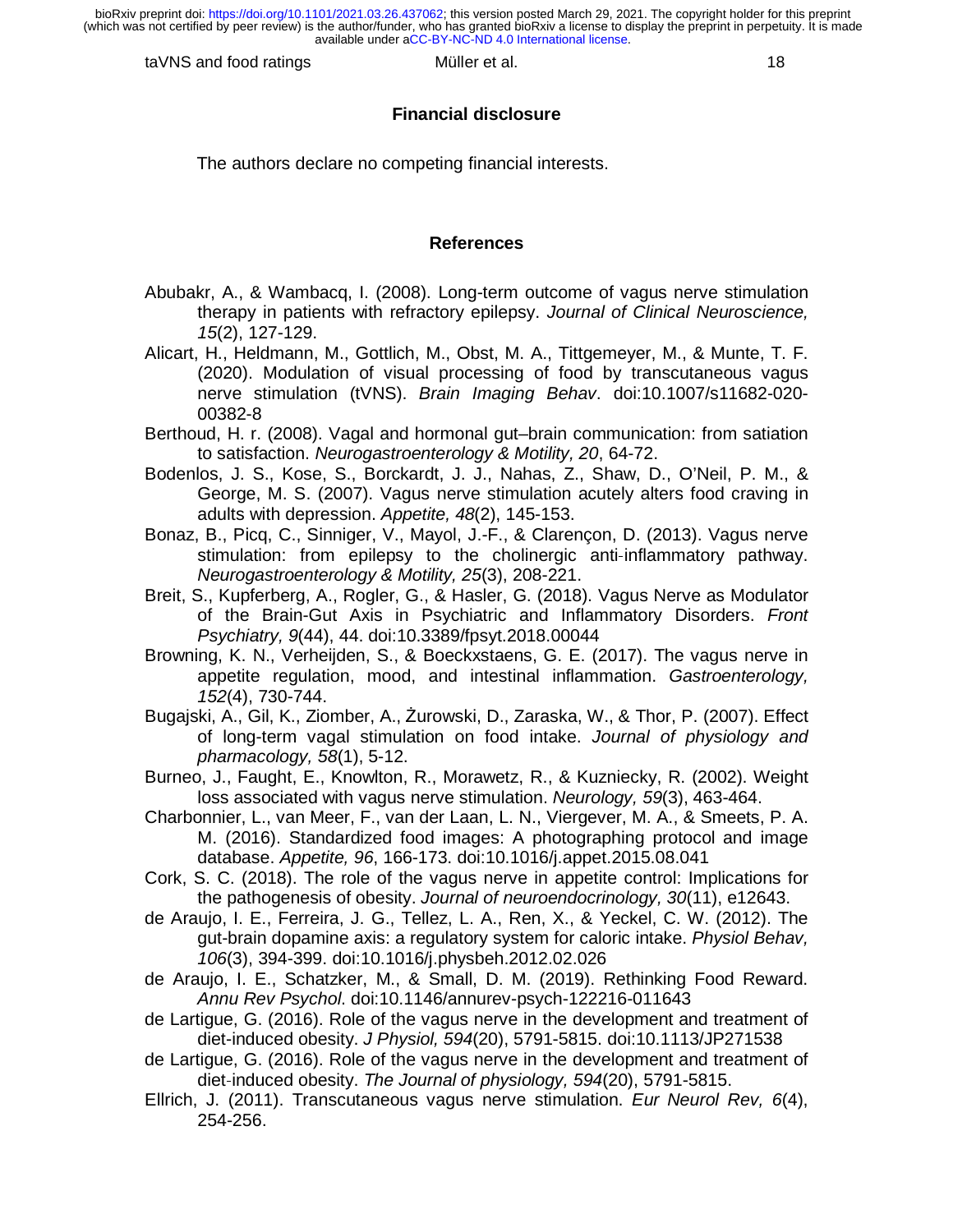taVNS and food ratings The Müller et al. 19

- Ferstl, M., Teckentrup, V., Lin, W. M., Kräutlein, F., Kühnel, A., Klaus, J., . . . Kroemer, N. B. (2020). Non-invasive vagus nerve stimulation boosts mood recovery after effort exertion. *Psychol Med*.
- Frangos, E., Ellrich, J., & Komisaruk, B. R. (2015). Non-invasive access to the vagus nerve central projections via electrical stimulation of the external ear: fMRI evidence in humans. *Brain stimulation, 8*(3), 624-636.
- GBD Obesity Collaborators, Afshin, A., Forouzanfar, M. H., Reitsma, M. B., Sur, P., Estep, K., . . . Murray, C. J. L. (2017). Health effects of overweight and obesity in 195 countries over 25 years. *N Engl J Med, 377*(1), 13-27. doi:10.1056/NEJMoa1614362
- Gil, K., Bugajski, A., & Thor, P. (2011). Electrical vagus nerve stimulation decreases food consumption and weight gain in rats fed a high-fat diet. *Journal of physiology and pharmacology, 62*(6), 637.
- Han, W., Tellez, L. A., Perkins, M. H., Perez, I. O., Qu, T., Ferreira, J., . . . Gao, X.-B. (2018). A neural circuit for gut-induced reward. *Cell, 175*(3), 665-678. e623.
- Janssen, P., Vanden Berghe, P., Verschueren, S., Lehmann, A., Depoortere, I., & Tack, J. (2011). the role of gastric motility in the control of food intake. *Alimentary pharmacology & therapeutics, 33*(8), 880-894.
- JASP team. (2019). JASP (Version 0.9.0)[Computer software].
- Kaniusas, E., Kampusch, S., Tittgemeyer, M., Panetsos, F., Gines, R. F., Papa, M., . . . Tanghe, E. (2019). Current directions in the auricular vagus nerve stimulation I-a physiological perspective. *Frontiers in neuroscience, 13*, 854.
- Kleiner, M., Brainard, D. H., Pelli, D., Ingling, A., Murray, R., & Broussard, C. (2007). What's new in Psychtoolbox-3. *Perception, 36*(14), 1.
- Kühnel, A., Teckentrup, V., Neuser, M. P., Huys, Q. J. M., Burrasch, C., Walter, M., & Kroemer, N. B. (2020). Stimulation of the vagus nerve reduces learning in a go/no-go reinforcement learning task. *Eur Neuropsychopharmacol, 35*, 17-29. doi:10.1016/j.euroneuro.2020.03.023
- Li, H., Zhang, J.-B., Xu, C., Tang, Q.-Q., Shen, W.-X., Zhou, J.-Z., . . . Wang, Y.-P. (2015). Effects and mechanisms of auricular vagus nerve stimulation on highfat-diet—induced obese rats. *Nutrition, 31*(11-12), 1416-1422.
- Lim, J., Wood, A., & Green, B. G. (2009). Derivation and evaluation of a labeled hedonic scale. *Chem Senses, 34*(9), 739-751. doi:10.1093/chemse/bjp054
- Lowe, M. R., Butryn, M. L., Didie, E. R., Annunziato, R. A., Thomas, J. G., Crerand, C. E., . . . Halford, J. (2009). The Power of Food Scale. A new measure of the psychological influence of the food environment. *Appetite, 53*(1), 114-118. doi:10.1016/j.appet.2009.05.016
- Morton, G., Cummings, D., Baskin, D., Barsh, G., & Schwartz, M. (2006). Central nervous system control of food intake and body weight. *Nature, 443*(7109), 289-295.
- Neuser, M. P., Teckentrup, V., Kühnel, A., Hallschmid, M., Walter, M., & Kroemer, N. B. (2020). Vagus nerve stimulation boosts the drive to work for rewards. *Nat Commun, 11*(1), 3555. doi:10.1038/s41467-020-17344-9
- Obst, M. A., Heldmann, M., Alicart, H., Tittgemeyer, M., & Munte, T. F. (2020). Effect of Short-Term Transcutaneous Vagus Nerve Stimulation (tVNS) on Brain Processing of Food Cues: An Electrophysiological Study. *Front Hum Neurosci, 14*, 206. doi:10.3389/fnhum.2020.00206
- Öztürk, L., Büning, P. E., Frangos, E., De Lartigue, G., & Veldhuizen, M. G. (2020). tVNS Increases Liking of Orally Sampled Low-Fat Foods: A Pilot Study. *Front Hum Neurosci, 14*, 505.